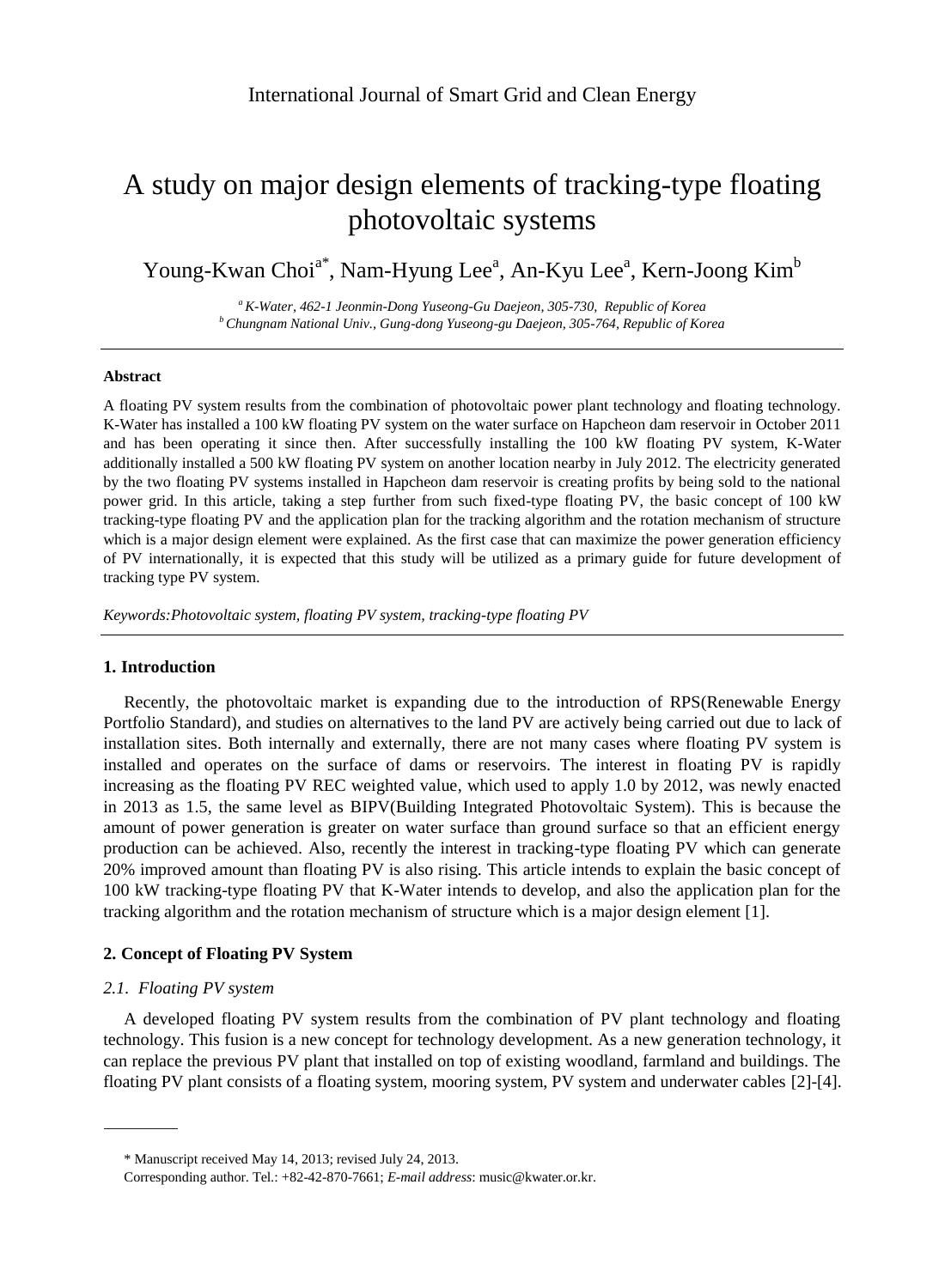

Fig. 1. Floating PV plants outline.

a) Floating system: a floating body (structure + floater) that allows the installation of the PV module.

b) Mooring system: can adjust to water level fluctuations while maintaining its position in a southward direction.

c) PV system: PV generation equipment, such as electrical junction boxes, that are installed on top of the floating system.

d) Underwater cable: transfers the generated power from land to the substation.

# *2.2. Tracking-type floating PV system*

PV is divided into fixed-type where the angle of PV module is fixed at a certain angle and trackingtype where the azimuth and altitude of the sun is tracked to receive the sunlight perpendicular to the module surface. The tracking-type PV is a high-efficiency generation system that produces a greater amount of electricity by adding real-time sun-tracking function to the PV module. In general, it is known that on the ground, the power generation of a dual-axis tracking-type is 30% greater than a fixed-type.

Tracking-type PV system is designed to detect the existence of effective PV to track the location of the sun with solar sensor, and automatically track the sun with precision by program even when it is cloudy or rainy. For this, a separate mechanical device is used to rotate the PV module, but the number of unit PV modules that can be rotated at once is limited, and require a great deal of effort in maintenance due to frequent malfunctions, etc.

Due to such maintenance issues, there are controversies as to the economic value of tracking-type PV, but in the case of Korea which lacks renewable energy sources, a persistent study on tracking-type is necessary to utilize the limited resources to the maximum.

Tracking-type floating PV system combines "floating" PV system and "tracking-type" PV system. The combination of such two conditions should be considered for the influence on tracking system by the environmental condition of floating on water surface.

The tracking-type system used on the ground has limitations as the number of PV modules that can be operated through a single tracker is limited (below 3 kW) and the utility is also limited due to frequent malfunctions. Due to such factors, the structure must be designed with cantilever at a single rotation point, and as the cantilever length is limited due to the influence of self-weight or external force, there is the weakness that the cost of the structure raises as the unit module capacity increases.

In floating PV, the external forces including self-weight of the structure is transferred to the water through the buoyancy in the gravitational direction, so the length of the structure that can resist the gravitational direction can be designed with relatively more freedom. Also, as it floats on the water, it can rotate with a small amount of energy even if the unit rotation capacity is large (over 20kW), the structure can be made simpler than ground tracking-type if tracking-type is applied to floating PV system, thus reducing malfunction risk and increasing efficiency. The features for each form were compared and shown in the following Table 1.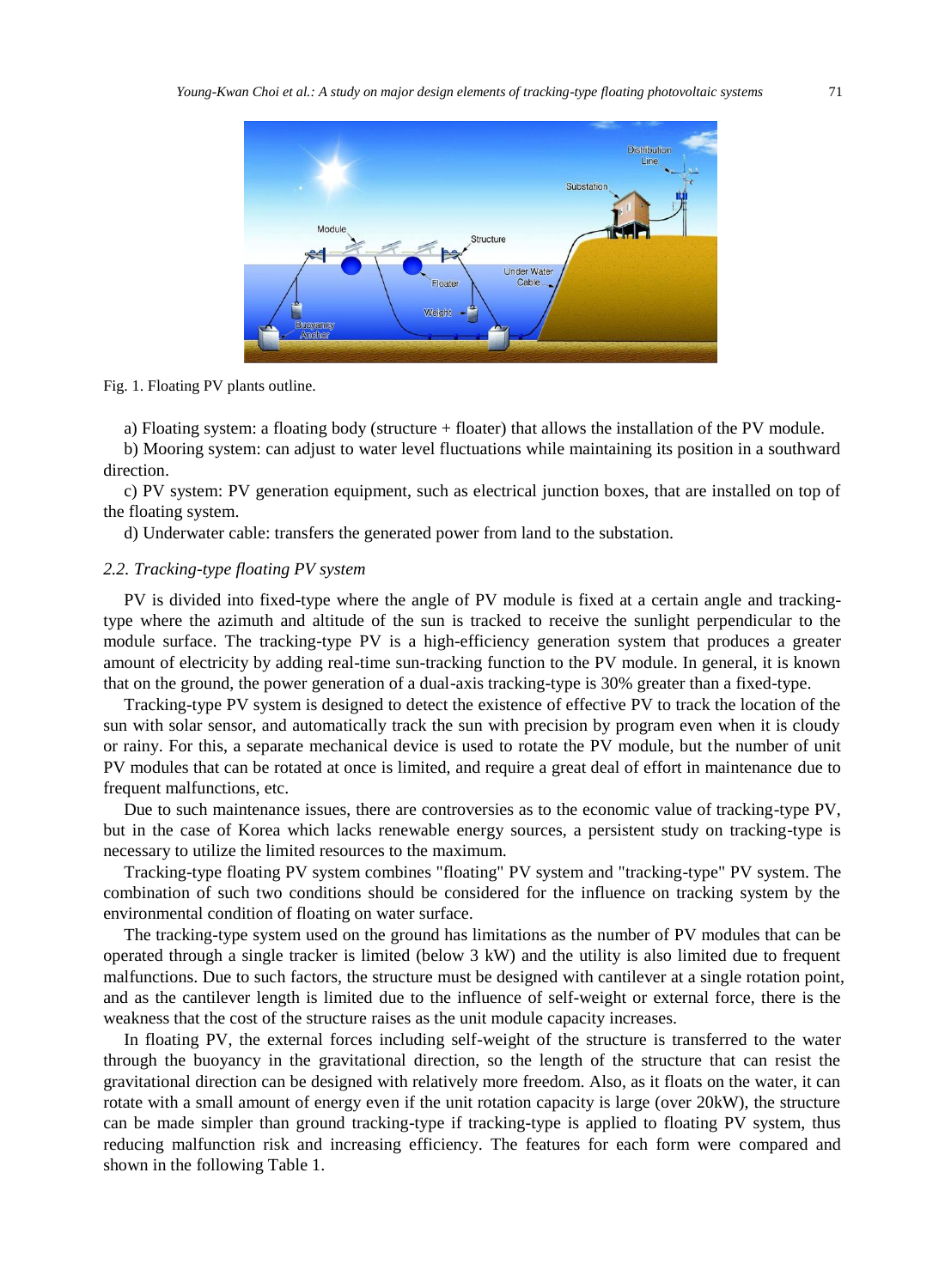| Classification                      | Form | Characteristics                                                                                                                                                                                                                                                                            |
|-------------------------------------|------|--------------------------------------------------------------------------------------------------------------------------------------------------------------------------------------------------------------------------------------------------------------------------------------------|
| Fixed-Type<br><b>Floating PV</b>    |      | •Convenient structure design and construction<br>"Smaller generation amount than tracking-type<br><b>Precise mooring construction for direction fixation</b>                                                                                                                               |
| Tracking-Type<br><b>Floating PV</b> |      | "Rotates structures considering the floating characteristics"<br>"Unit rotation capacity can be greater<br>"Increased generation amount than fixed-type<br><b>•Relatively harder construction than fixed-type</b><br>"Horizontal rotation-type and dual-axis type with tilt-variable added |

Table 1. Characteristics of fixed-type and tracking-type floating PV

## **3. Design of Tracking-Type Floating PV**

## *3.1. Design concept of tracking-type floating PV*

In order to rotate floating structure on water surface, a rotation center of the rotating structure is needed, and fastening at the rotation center can be effective. Therefore, in order to fix the rotation center, stakes or pillar-like object must be installed to the direction of the water. If the water depth is great, however, the structure installed to fix the rotation center reduces the economic value against the installation cost for PV power plants, and it is difficult to secure structural safety for the fixation of a horizontal-direction large-sized structure at a single point. Thus, in order to maintain rotation center and facilitate the rotation of structure, it was composed of internal rotation structure and external fixed structure. The external fixed structure performs the guide role for the internal circular structure to rotate, and is connected to the mooring system so that the entire structure can be fixed at a certain location.

The floating tracking-type PV structure shown in the Fig. 2 is expanded by connecting 4 unit structures, and the internal rectangular structure hosts the operative device for rotation and various electrical devices. Also, the external fixing structure was designed to be used as a path for maintenance being a connecting element that connects octagonal unit structures.





## *3.2. Design concept of tracking-type floating PV*

## 1) Rotating structure for azimuth tracking

The tracking-type floating PV consists of internal rotating structure and external fixing structure, so the rotation mechanism of how the internal circular structure rotates within the external fixed structure is important.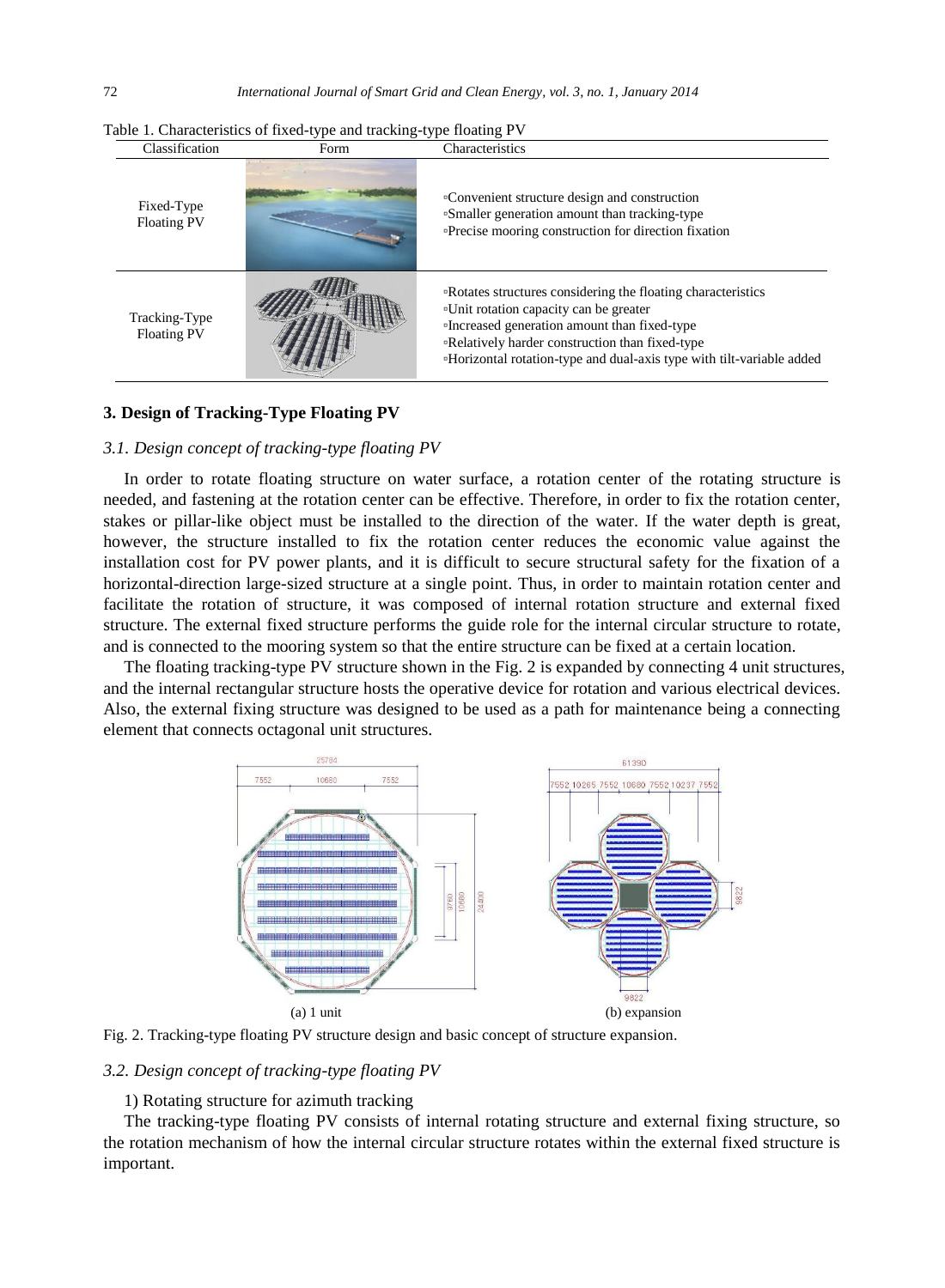Such rotation mechanisms include the method using rope and forward/reverse rotation, the method using worm and worm gear, the method using chain and roller guide, the method using fixed buoyancy roller guide and chain or rope, and the method using gear and rotation ring.

Among them, the method using gear and rotation ring places the gear at the fixed buoyancy, wraps the enclosed rotation ring so that the gear is wound to the perimeter of circular buoyancy, and uses the motor; it is characteristic of attaching circular roller to the commissure of rotating buoyancy and fixed buoyancy in order to facilitate rotation while holding the rotating buoyancy to prevent movement due to water surface flow.

2) Tilt-variable structure for tracking angle of tilt

Besides tracking azimuth angle by rotation of internal circular structure, the dual-axis tracking-type floating PV which tracks angle of tilt was designed.



Fig. 3. Rotating structure for azimuth tracking using gear and rotation ring.

## *3.3. Tracking algorithm*

Tracking the location of sun on the ground includes the method of using optical sensor (passive), the method by astronomical calculations (active), and the method combining the two.

The sun tracking device using optical sensor involves operation of an actuator to operate the sun tracking device using the difference of radiation intensity detected through photo sensor. The sun tracking method using astronomical calculations involves using information of longitude and latitude of the tracker system installation location and performs calculation or computation by time so that it is in the optimal angle and linear direction with the sun at all times.

The sun tracker using optical sensor is operated by the sensor response characteristics, and thus has the weakness of not being able to make an accurate sun detection in an environment with diffusion such as under cloudy weather, and thus tracking accurate location with astronomical calculations is used to supplement.

As the sun location information is acquired by an astronomical method, it can track the sun even when the sun does not appear for a long period of time, and the malfunction by foreign substance can be limited within a certain range, so while there is the advantage of reducing errors in sun tracking, there is the weakness that the system initial position must be accurate.

The composite-type combining these two uses the two methods intelligently based on weather information (amount of radiation, wind speed, and temperature) for increasing efficiency, and was applied to the tracking-type floating PV tracking device.

On water surface, however, unlike on ground surface, the entire structure moves and rotates by wind or other environmental variables even if the mooring device is installed, so an error may occur to the azimuth angle.

In order to compensate for this error, GPS receiver and terrestrial magnetism sensor were used to compensate for the twisted angle and the algorithm minimizing the error from external disturbance on water surface was applied. The error compensation by external disturbance is as in the following Fig. 4.